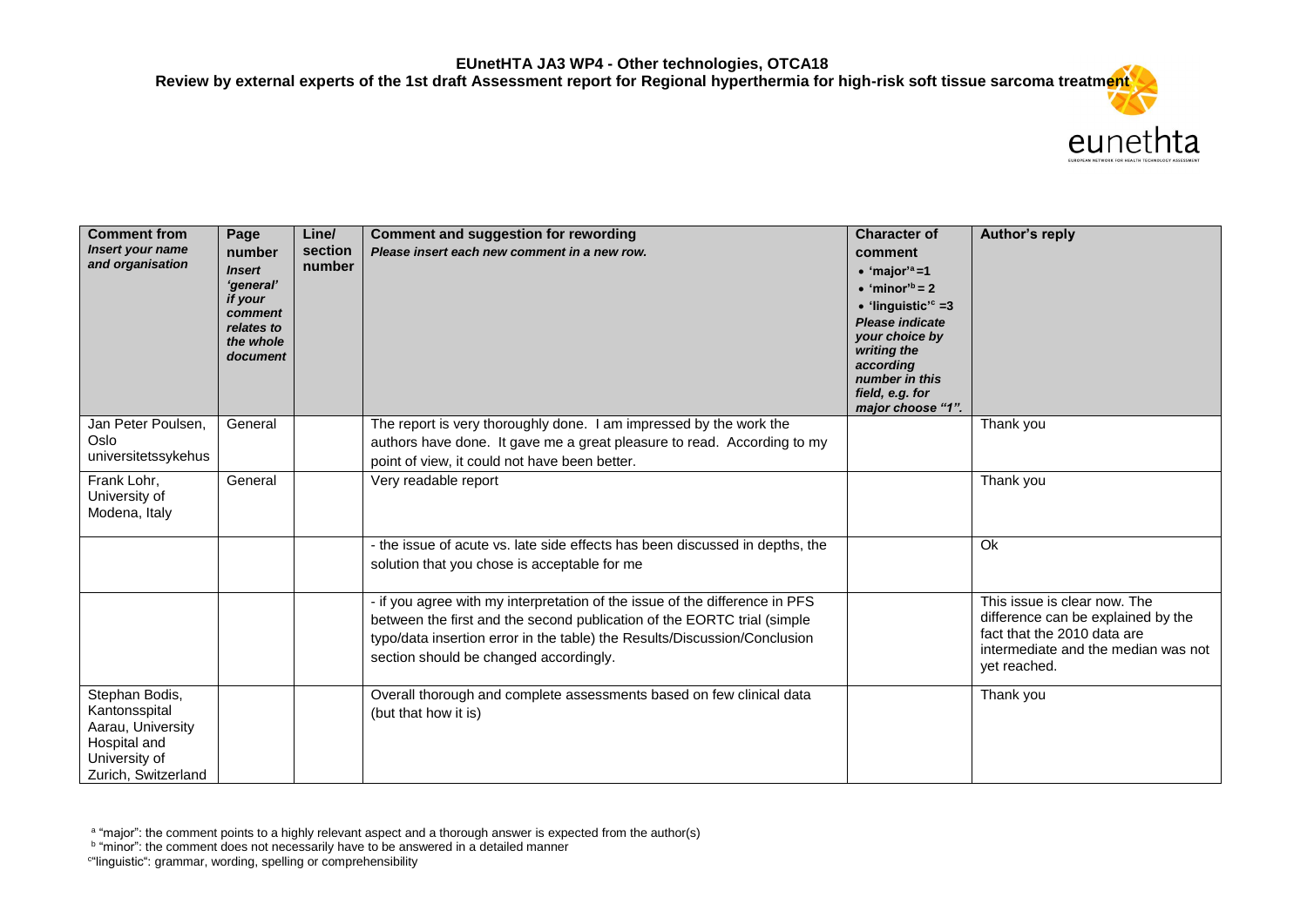

| <b>Comment from</b><br>Insert your name<br>and organisation                                                        | Page<br>number<br><b>Insert</b><br>'general'<br>if your<br>comment<br>relates to<br>the whole<br>document | Line/<br>section<br>number | <b>Comment and suggestion for rewording</b><br>Please insert each new comment in a new row.                                                                                                                                                                                        | <b>Character of</b><br>comment<br>$\bullet$ 'major' <sup>a</sup> =1<br>$\bullet$ 'minor' <sup>b</sup> = 2<br>$\bullet$ 'linguistic' <sup>c</sup> =3<br><b>Please indicate</b><br>your choice by<br>writing the<br>according<br>number in this<br>field, e.g. for<br>major choose "1". | Author's reply                                                                                                                                                                                                                                                                                                                                                                                      |
|--------------------------------------------------------------------------------------------------------------------|-----------------------------------------------------------------------------------------------------------|----------------------------|------------------------------------------------------------------------------------------------------------------------------------------------------------------------------------------------------------------------------------------------------------------------------------|---------------------------------------------------------------------------------------------------------------------------------------------------------------------------------------------------------------------------------------------------------------------------------------|-----------------------------------------------------------------------------------------------------------------------------------------------------------------------------------------------------------------------------------------------------------------------------------------------------------------------------------------------------------------------------------------------------|
|                                                                                                                    | 14                                                                                                        |                            | Add ESMO definition of high risk sarcoma (from page 69)                                                                                                                                                                                                                            | 2                                                                                                                                                                                                                                                                                     | Ok                                                                                                                                                                                                                                                                                                                                                                                                  |
|                                                                                                                    | 35                                                                                                        |                            | Oncotherm - selective focus on tumor cells<br>This is highly controversial. The report should declare more prominently<br>that all this information were taken form the website and do not reflect the<br>opnion of the authors of this report                                     | 1                                                                                                                                                                                                                                                                                     | Thank you. We agree that claim may<br>not be adequately supported<br>although – for the same reason - we<br>would prefer not to refer on our<br>opinions. In this context, we<br>highlighted that the information<br>presented and related claims are<br>those available on the website of the<br>producer, using the conditional tense<br>to describe potential effects claimed<br>by the producer |
| Toto Hølmebakk.<br>The Sarcoma<br>Group, Department<br>of Abdominal<br>Surgery, Oslo<br><b>University Hospital</b> | General                                                                                                   |                            | It should be specified throughout the document whether the text applies to<br>soft tissue sarcoma (STS) in general, to STS of the extremities and trunk,<br>of the abdomen, retroperitoneum or head and neck. STS in these various<br>locations differ in treatment and prognosis. |                                                                                                                                                                                                                                                                                       | Thank you for the comment. In the<br>first draft we specified that we include<br>STS arising from all of these<br>locations in the SCOPE (See chapter<br>1.1. page 13second paragraph under<br>description of Population in the<br>scope). In the second draft we<br>include the statement also in the<br>CUR chapter 4.2)                                                                          |
|                                                                                                                    | General                                                                                                   |                            | Gastrointestinal stromal tumour (GIST) is the most common sarcoma (20<br>per cent). It should be made explicit at the beginning of the document and<br>throughout whether this entity is excluded. GIST is not classified or graded                                                |                                                                                                                                                                                                                                                                                       | Thank you for your comment. We<br>totally agree and we better specified<br>it in the chapter 4.2 of the CUR                                                                                                                                                                                                                                                                                         |

c "linguistic": grammar, wording, spelling or comprehensibility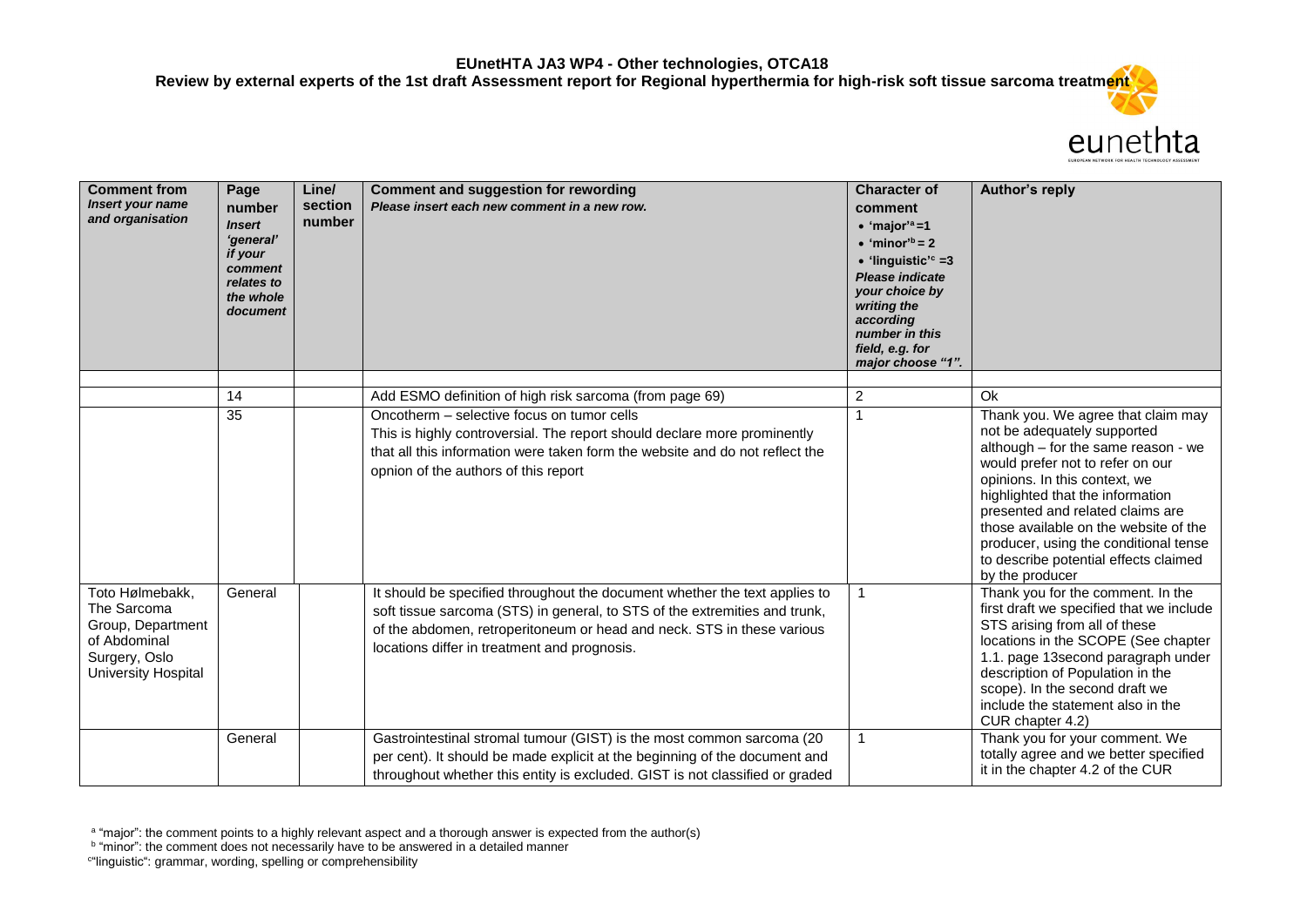

| <b>Comment from</b><br>Insert your name<br>and organisation | Page<br>number<br><b>Insert</b><br>'general'<br>if your<br>comment<br>relates to<br>the whole<br>document | Line/<br>section<br>number | <b>Comment and suggestion for rewording</b><br>Please insert each new comment in a new row.                                                                                                                                                                                                                                                                                                                                                                                                                                                                                                                                                                            | <b>Character of</b><br>comment<br>$\bullet$ 'major' <sup>a</sup> =1<br>$\bullet$ 'minor <sup>'b</sup> = 2<br>$\bullet$ 'linguistic' <sup>c</sup> =3<br><b>Please indicate</b><br>your choice by<br>writing the<br>according<br>number in this<br>field, e.g. for<br>major choose "1". | Author's reply                                                                                                                            |
|-------------------------------------------------------------|-----------------------------------------------------------------------------------------------------------|----------------------------|------------------------------------------------------------------------------------------------------------------------------------------------------------------------------------------------------------------------------------------------------------------------------------------------------------------------------------------------------------------------------------------------------------------------------------------------------------------------------------------------------------------------------------------------------------------------------------------------------------------------------------------------------------------------|---------------------------------------------------------------------------------------------------------------------------------------------------------------------------------------------------------------------------------------------------------------------------------------|-------------------------------------------------------------------------------------------------------------------------------------------|
|                                                             |                                                                                                           |                            | as other STSs, surgical considerations are not the same, and most<br>importantly, oncological treatment is quite different.                                                                                                                                                                                                                                                                                                                                                                                                                                                                                                                                            |                                                                                                                                                                                                                                                                                       | domain "Description of sarcoma and<br>subtypes" paragraph). We added a<br>sentence in the ICD-O-3 codes list in<br>order to exclude GIST. |
|                                                             | General                                                                                                   |                            | It is stated, in different sections of the document, that there are 50, 70 and<br>more than a hundred different subtypes of STS. This inconsistency should<br>be corrected.                                                                                                                                                                                                                                                                                                                                                                                                                                                                                            |                                                                                                                                                                                                                                                                                       | Thank you, corrected considering<br>more than a hundred different<br>subtypes of STS.                                                     |
|                                                             | General                                                                                                   |                            | There is inconsistent use of British and American spelling, e.g.<br>tumour/tumor; -ised/-ized etc.                                                                                                                                                                                                                                                                                                                                                                                                                                                                                                                                                                     | 3                                                                                                                                                                                                                                                                                     | This will be corrected in the prefinal<br>version.                                                                                        |
|                                                             | 29                                                                                                        |                            | It should be stated explicitly that surgery is not only 'the mainstay' of<br>treatment, but a prerequisite for cure for most types of STS.                                                                                                                                                                                                                                                                                                                                                                                                                                                                                                                             | $\overline{\mathbf{c}}$                                                                                                                                                                                                                                                               | Thank you. Done.                                                                                                                          |
|                                                             | 29                                                                                                        |                            | Decisions on surgery are also based on histological type, and, importantly,<br>on the patient's age and general medical condition.                                                                                                                                                                                                                                                                                                                                                                                                                                                                                                                                     | $\mathbf{1}$                                                                                                                                                                                                                                                                          | Thank you. We added this criteria to<br>the sentence.                                                                                     |
|                                                             | 30, 1 <sup>st</sup><br>paragraph                                                                          |                            | The text refers to the Enneking classification. This system is applicable<br>essentially to STSs of the extremity and trunk wall. For STS in other<br>locations, the R classification applies. These systems are not<br>compatible/interchangeable, e.g. a marginal excision according to the<br>Enneking system may be either a R0 or an R1 resection; and an<br>intralesional excision may be either a R1 or an R2 resection. The R<br>classification is increasingly used also for STS of the extremities. The<br>systems should be described more in detail and the differences between<br>them discussed. The original references should be given: Enneking 1980, | 1                                                                                                                                                                                                                                                                                     | Thank you. We described these two<br>systems more in detail and added the<br>references you suggested                                     |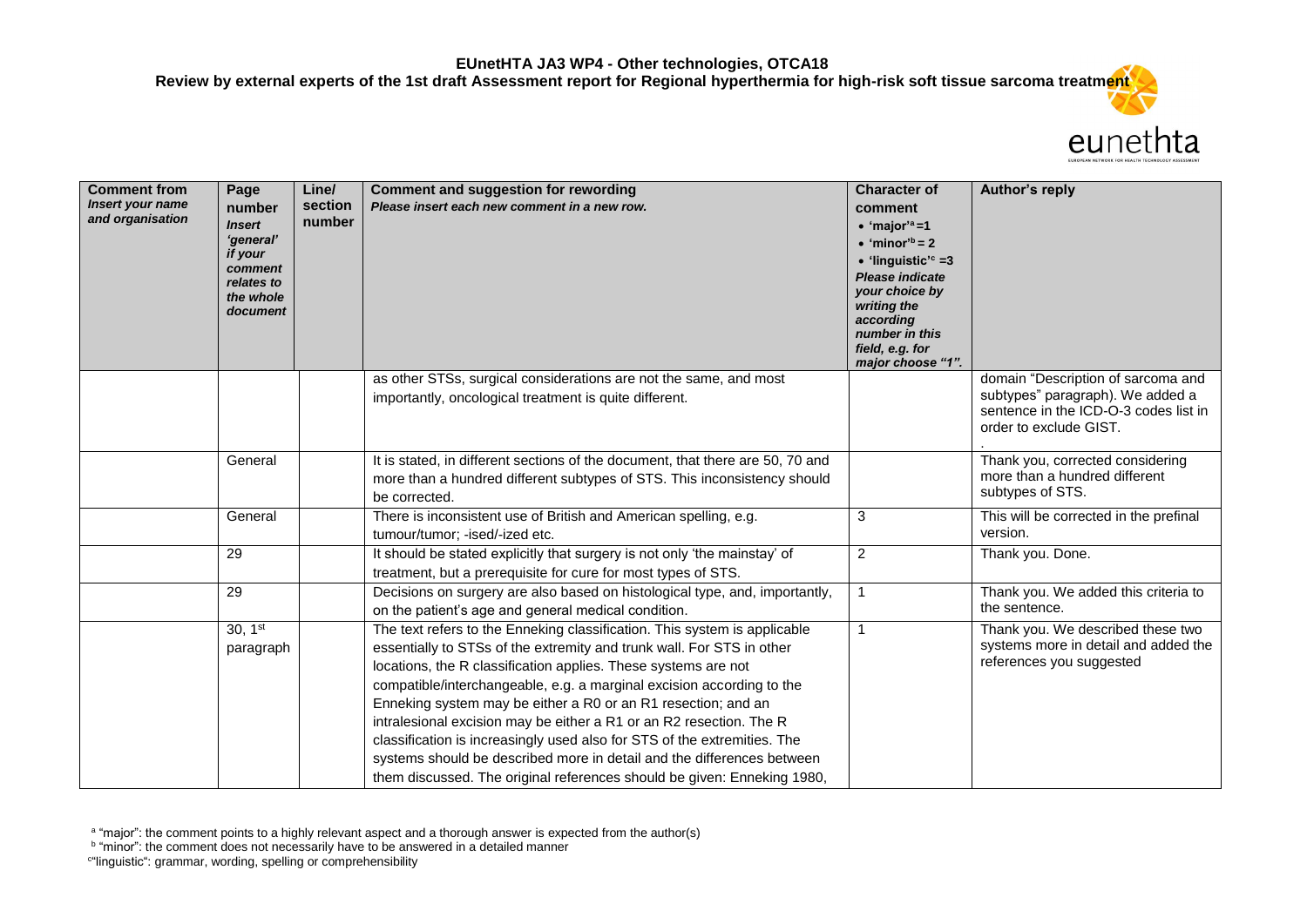

| <b>Comment from</b><br><b>Insert your name</b><br>and organisation | Page<br>number<br><b>Insert</b><br>'general'<br>if your<br>comment<br>relates to<br>the whole<br>document | Line/<br>section<br>number | <b>Comment and suggestion for rewording</b><br>Please insert each new comment in a new row.                                                                                                                                                                                                             | <b>Character of</b><br>comment<br>$\bullet$ 'major' <sup>a</sup> =1<br>$\bullet$ 'minor' <sup>b</sup> = 2<br>$\bullet$ 'linguistic' <sup>c</sup> =3<br><b>Please indicate</b><br>your choice by<br>writing the<br>according<br>number in this<br>field, e.g. for<br>major choose "1". | <b>Author's reply</b>                                                                                                                                                                                                                                                                                                                                                                                                                                            |
|--------------------------------------------------------------------|-----------------------------------------------------------------------------------------------------------|----------------------------|---------------------------------------------------------------------------------------------------------------------------------------------------------------------------------------------------------------------------------------------------------------------------------------------------------|---------------------------------------------------------------------------------------------------------------------------------------------------------------------------------------------------------------------------------------------------------------------------------------|------------------------------------------------------------------------------------------------------------------------------------------------------------------------------------------------------------------------------------------------------------------------------------------------------------------------------------------------------------------------------------------------------------------------------------------------------------------|
|                                                                    | 30/31                                                                                                     |                            | Clin Orthop Relat Res; and Wittekind 2002, Cancer.<br>Targeted therapies should not be classified among chemotherapeutic<br>agents. Targeted therapies deserve a separate paragraph, especially if<br>GIST is included among the STSs. Chemotherapy is probably too<br>superficially described.         | $\overline{2}$                                                                                                                                                                                                                                                                        | Thank you for your comment.<br>We separate the short paragraph on<br>targeted therapies from the one on<br>chemotherapy. Since targeted<br>therapy is not a comparator in our<br>assessment and GIST are not<br>included, we think that a brief<br>reference is sufficient.<br>In the first draft we also tried to report<br>the most important features on<br>chemotherapy use without going in a<br>too deep discussion, as not the main<br>focus of this HTA. |
|                                                                    | 31                                                                                                        |                            | I think a paragraph on isolated limb perfusion (ILP) would be appropriate.                                                                                                                                                                                                                              | 2                                                                                                                                                                                                                                                                                     | Thank you. We added some text<br>about ILP in the Regional<br>hyperthermia for Soft 1 Tissue<br>Sarcoma paragraph                                                                                                                                                                                                                                                                                                                                                |
|                                                                    | 58                                                                                                        | 19                         | GIST should be mentioned as it is the most common STS.                                                                                                                                                                                                                                                  |                                                                                                                                                                                                                                                                                       | Thank you. Done.                                                                                                                                                                                                                                                                                                                                                                                                                                                 |
|                                                                    | 58                                                                                                        | 26                         | Well differentiated liposarcoma has no metastatic potential                                                                                                                                                                                                                                             | 2                                                                                                                                                                                                                                                                                     | Ok, corrected, thank you.                                                                                                                                                                                                                                                                                                                                                                                                                                        |
|                                                                    | 60                                                                                                        |                            | Table 4.1 is misleading as it gives the impression that many STSs have<br>known aetiologies. Most STSs are sporadic, and hereditary or<br>environmental factors play a role only in a minority of cases; e.g. familial<br>GIST comprises less than one per cent of cases. If the table is retained, the | 1                                                                                                                                                                                                                                                                                     | Thank you for your comment. The<br>concept you are highlighting is<br>reported in the first draft just above<br>the Table 4.1. We added a sentence<br>to stress it more. We think that giving                                                                                                                                                                                                                                                                    |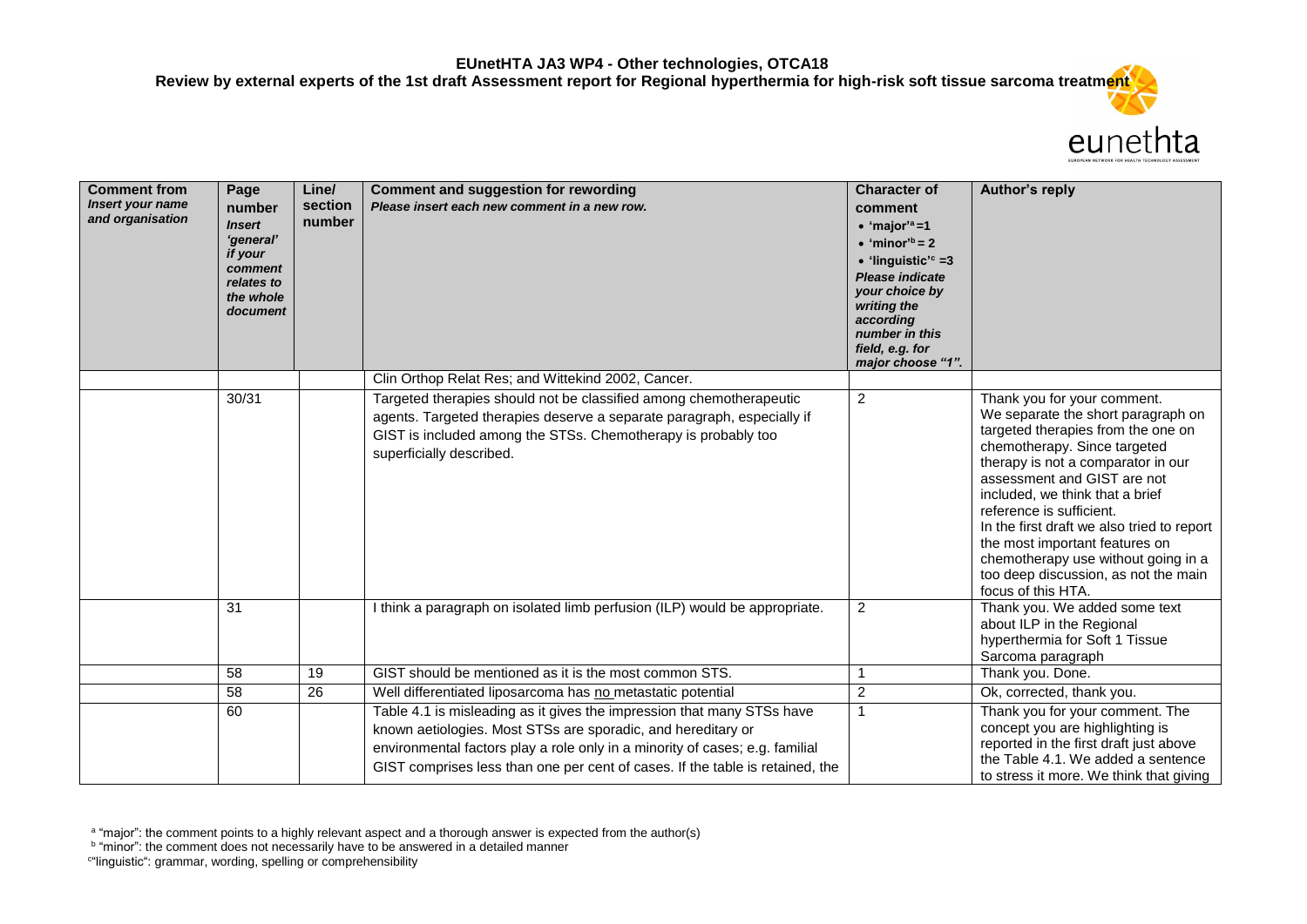

| <b>Comment from</b><br>Insert your name<br>and organisation | Page<br>number<br><b>Insert</b><br>'general'<br>if your<br>comment<br>relates to<br>the whole<br>document | Line/<br>section<br>number | <b>Comment and suggestion for rewording</b><br>Please insert each new comment in a new row.                                                                                                                             | <b>Character of</b><br>comment<br>$\bullet$ 'major' <sup>a</sup> =1<br>$\bullet$ 'minor <sup>'b</sup> = 2<br>$\bullet$ 'linguistic' <sup>c</sup> =3<br>Please indicate<br>your choice by<br>writing the<br>according<br>number in this<br>field, e.g. for<br>major choose "1". | Author's reply                                                                                                                                 |
|-------------------------------------------------------------|-----------------------------------------------------------------------------------------------------------|----------------------------|-------------------------------------------------------------------------------------------------------------------------------------------------------------------------------------------------------------------------|--------------------------------------------------------------------------------------------------------------------------------------------------------------------------------------------------------------------------------------------------------------------------------|------------------------------------------------------------------------------------------------------------------------------------------------|
|                                                             |                                                                                                           |                            | proportion of cases that can be ascribed to these factors should be stated.                                                                                                                                             |                                                                                                                                                                                                                                                                                | precise % is misleading, due to<br>paucity of data and the<br>methodological issues in the<br>association between STS and each<br>risk factor. |
|                                                             | 61                                                                                                        |                            | Cf. comment above. The impact of hereditary and environmental factors<br>should be specified (per cent) as their importance is insignificant in most<br>STSs.                                                           | $\overline{2}$                                                                                                                                                                                                                                                                 | See answer to the comment above.                                                                                                               |
|                                                             | 61                                                                                                        | 48                         | A better example of an indolent STS would probably be well differentiated<br>liposarcoma.                                                                                                                               |                                                                                                                                                                                                                                                                                | Thank you. Added.                                                                                                                              |
|                                                             | 62                                                                                                        |                            | Pattern of spread: It should be mentioned, if the document does not<br>exclude GIST altogether, that GIST metastasizes to the liver and<br>peritoneum, hardly ever to the lungs.                                        | $\overline{2}$                                                                                                                                                                                                                                                                 | Thank you for the comment. As<br>previously stated we do not include<br>GIST in this assessment.                                               |
|                                                             | 63                                                                                                        | $5-8$                      | Clinical presentation: GIST, the most common sarcoma (20 per cent),<br>should be mentioned.                                                                                                                             | $\overline{1}$                                                                                                                                                                                                                                                                 | Thank you for the comment. As<br>previously stated we do not include<br>GIST in this assessment.                                               |
|                                                             | 67                                                                                                        | $10 - 13$                  | For retroperitoneal and abdominal sarcomas, CT (not MRI), is mandatory.                                                                                                                                                 |                                                                                                                                                                                                                                                                                | Thank you. Added.                                                                                                                              |
|                                                             | 67                                                                                                        | 16                         | Open biopsy is discouraged, and if necessary, it should be performed in a<br>sarcoma centre.                                                                                                                            | $\overline{2}$                                                                                                                                                                                                                                                                 | Thank you. Added.                                                                                                                              |
|                                                             | 67                                                                                                        | 18                         | There are lot of other information that should be included in the pathology<br>report, and I would suggest that this document just stated that the<br>pathological examination should be done by a sarcoma pathologist. |                                                                                                                                                                                                                                                                                | Thank you. We agree. Added.                                                                                                                    |
|                                                             | 67                                                                                                        | 26                         | For sarcoma, the TNM classification does not apply well and is not in                                                                                                                                                   | 1                                                                                                                                                                                                                                                                              | Thank you. We expanded that                                                                                                                    |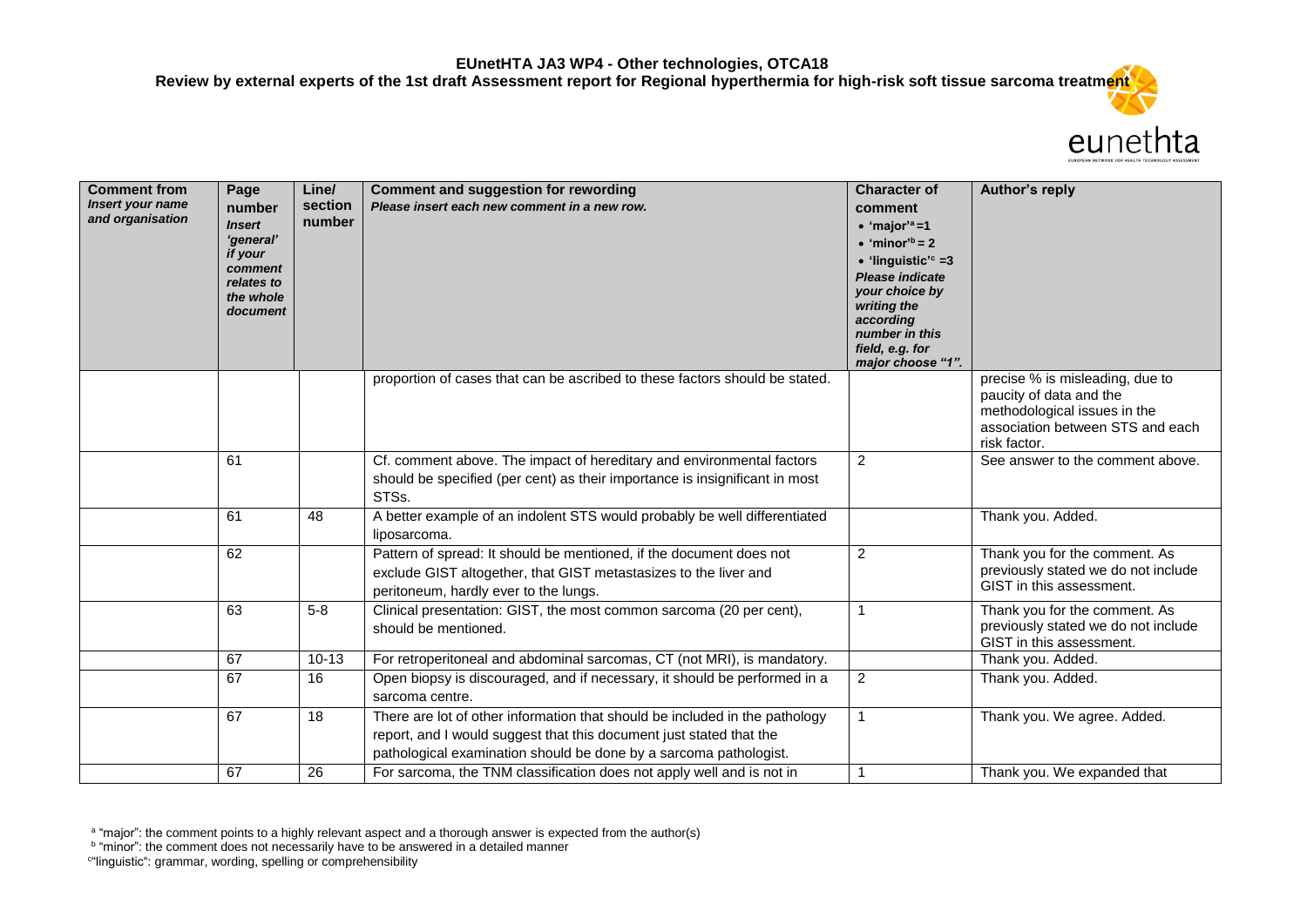

| <b>Comment from</b><br><b>Insert your name</b><br>and organisation | Page<br>number<br><b>Insert</b><br>'general'<br>if your<br>comment<br>relates to<br>the whole<br>document | Line/<br>section<br>number | <b>Comment and suggestion for rewording</b><br>Please insert each new comment in a new row.                                                                                                                                                                                                                                                        | <b>Character of</b><br>comment<br>$\bullet$ 'major' <sup>a</sup> =1<br>$\bullet$ 'minor <sup>'b</sup> = 2<br>$\bullet$ 'linguistic' <sup>c</sup> =3<br>Please indicate<br>your choice by<br>writing the<br>according<br>number in this<br>field, e.g. for<br>major choose "1". | Author's reply                                                                                                                                                           |
|--------------------------------------------------------------------|-----------------------------------------------------------------------------------------------------------|----------------------------|----------------------------------------------------------------------------------------------------------------------------------------------------------------------------------------------------------------------------------------------------------------------------------------------------------------------------------------------------|--------------------------------------------------------------------------------------------------------------------------------------------------------------------------------------------------------------------------------------------------------------------------------|--------------------------------------------------------------------------------------------------------------------------------------------------------------------------|
|                                                                    |                                                                                                           |                            | clinical use. This reference should be deleted.                                                                                                                                                                                                                                                                                                    |                                                                                                                                                                                                                                                                                | paragraph to try to put the TNM<br>classification system more in the<br>context of its use and of other<br>available systems.                                            |
|                                                                    | 68                                                                                                        |                            | There are two widely used nomograms for GIST: Gold (Lancet Oncol 2009)<br>and Joensuu (Lancet Oncol 2012).                                                                                                                                                                                                                                         | $\overline{2}$                                                                                                                                                                                                                                                                 | Thank you for the comment. As<br>previously stated we do not include<br>GIST in this assessment.                                                                         |
|                                                                    | 68                                                                                                        |                            | The Sarculator should be mentioned in this paragraph.                                                                                                                                                                                                                                                                                              | 2                                                                                                                                                                                                                                                                              | Thank you. Added                                                                                                                                                         |
|                                                                    | 69                                                                                                        | 11                         | It should be stated explicitly that for retroperitoneal sarcoma, neo- or<br>adjuvant treatment is without documented benefit (The STRASS trial,<br>Abstract ASCO 2019).                                                                                                                                                                            | 1                                                                                                                                                                                                                                                                              | Thank you. Added                                                                                                                                                         |
|                                                                    | 70                                                                                                        | 3                          | As for adjuvant therapy, the SSG XX trial should be referred to (Sundby<br>Hall, Eur J Cancer 2018) as well as the ISG-STS 1001 trial (Gronchi,<br>Lancet Oncol 2017). These trials show a decisive effect of adjuvant therapy<br>for high-risk STS compared to historical series - probably the best<br>evidence there is for adjuvant treatment. | 1                                                                                                                                                                                                                                                                              | Thank you. According to their<br>objectives and results, we added<br>these references in the adjuvant<br>(Sundby) and neoadjuvant (Gronchi)<br>paragraphs, respectively. |
|                                                                    | 70                                                                                                        | 13                         | Adjustments have to be made for histotype and location. For retroperitoneal<br>sarcoma, postoperative treatment has no documented effect; for<br>dedifferentiated liposarcoma, chemotherapy is rarely effective.                                                                                                                                   | 2                                                                                                                                                                                                                                                                              | Thank you for your comment. We<br>need references to support your<br>statements in this regard. What we<br>report here is an overview of ESMO<br>recommendations.        |
|                                                                    | 70                                                                                                        | 32                         | This is not correct. Response rates are superior with combination therapy;<br>survival, however, is not.                                                                                                                                                                                                                                           | 1                                                                                                                                                                                                                                                                              | As reported in the previous comment,<br>we need references to support this<br>statement. We reported                                                                     |

<sup>&</sup>lt;sup>a</sup> "major": the comment points to a highly relevant aspect and a thorough answer is expected from the author(s)<br><sup>b</sup> "minor": the comment does not necessarily have to be answered in a detailed manner

c "linguistic": grammar, wording, spelling or comprehensibility